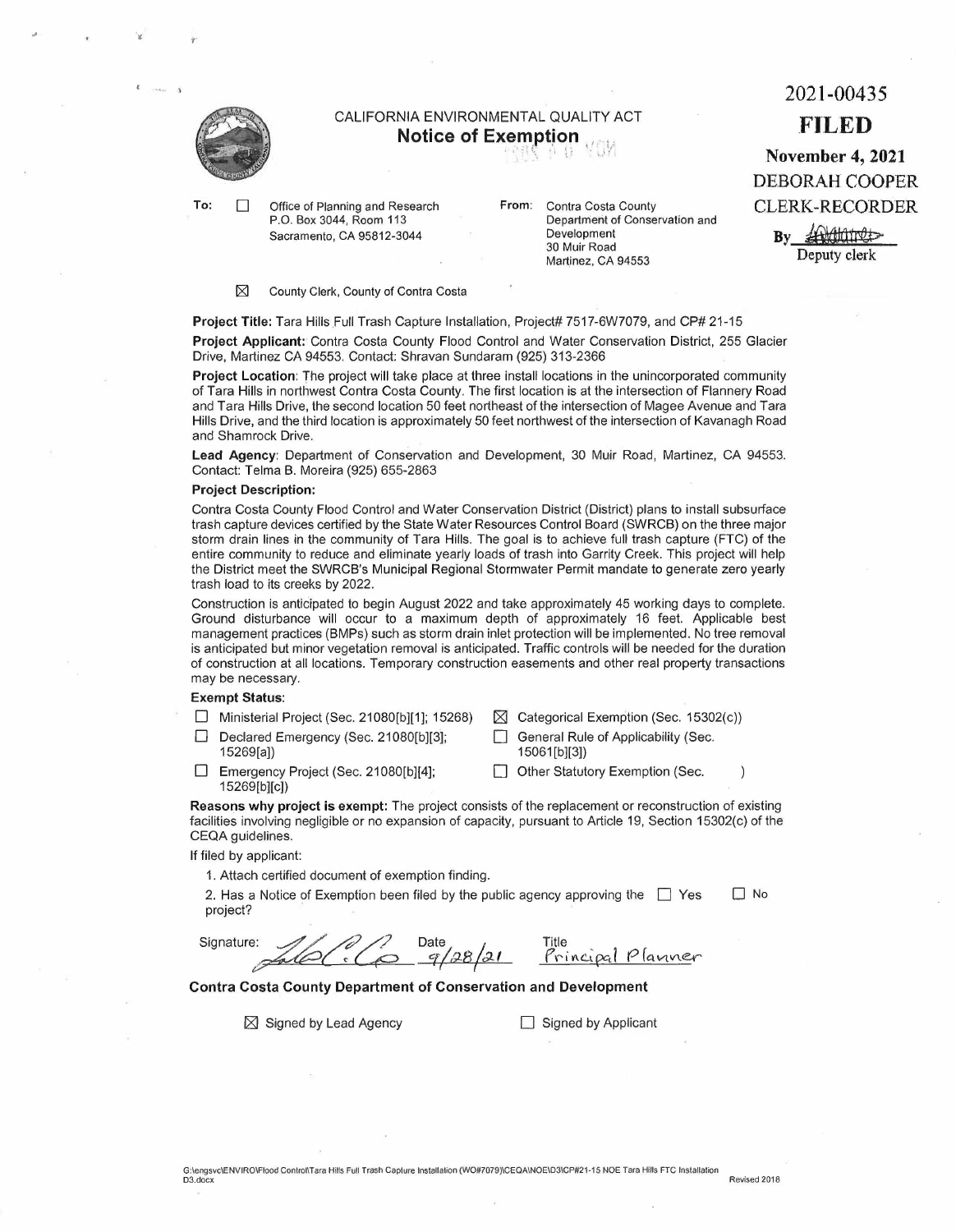**AFFIDAVIT OF FILING AND POSTING**<br>I declare that on **NOV Q 4 2021** I received and posted this notice as required by **CALIFORNIT OF FILING AND POSTING**<br>California Public Resources Code Section 21152(c). Said notice will remain posted for 30<br>days from the filing date. declare that on<br>California Public Reso<br>days from the filing dat<br>ANCORECTIVE AFFIDAVIT OF FILI alifornia Public Resource<br>ays from the filing date.

Signature Title

Public Works Department 255 Glacier Drive Martinez, CA 94553 Attn: Shravan Sundaram Environmental Services Division Phone: (925) 313-2366

**Applicant** 

 $1$ PM $\epsilon$ 

## **Department of Fish and Wildlife Fees Due**

 $\Box$  De Minimis Finding - \$0 ■ County Clerk - \$50  $% >$  Conservation and Development - \$25

Total Due: \$75 ---- Receipt #: -----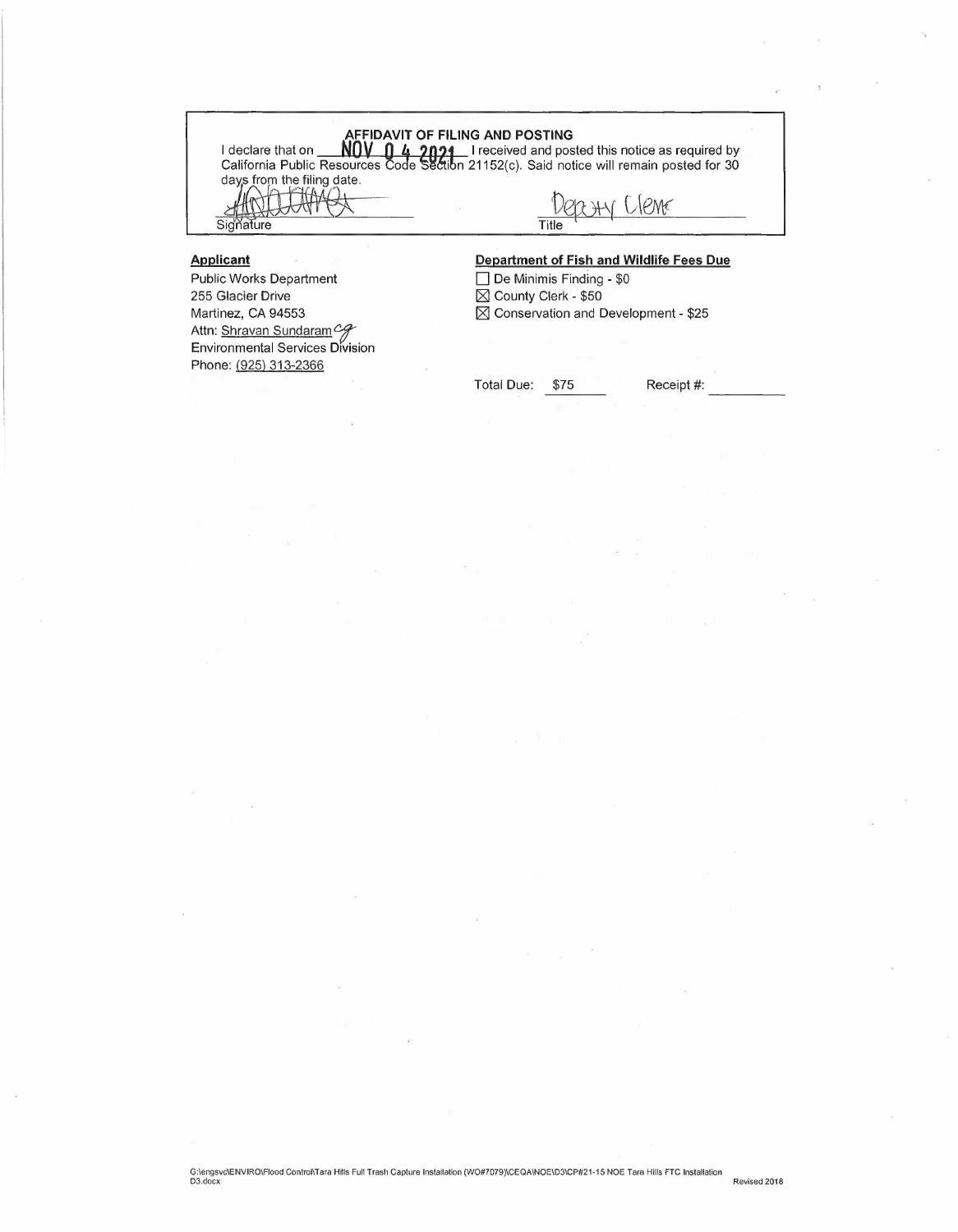$\hat{\sigma}$ 

 $\sim 7$ 

|                                                                                      |                                         | Print                  | <b>StartOver</b>       | <b>Finalize&amp;Email</b>                  |
|--------------------------------------------------------------------------------------|-----------------------------------------|------------------------|------------------------|--------------------------------------------|
|                                                                                      |                                         | <b>RECEIPT NUMBER:</b> |                        |                                            |
|                                                                                      |                                         | 07-11/04/2021-455      |                        |                                            |
|                                                                                      |                                         |                        |                        | STATE CLEARINGHOUSE NUMBER (If applicable) |
| SEE INSTRUCTIONS ON REVERSE. TYPE OR PRINT CLEARLY.                                  |                                         |                        |                        |                                            |
| <b>LEAD AGENCY</b>                                                                   | <b>LEADAGENCY EMAIL</b>                 |                        | <b>DATE</b>            |                                            |
| DEPARTMENT OF CONSERVATION AND DEVELOPMENT                                           |                                         |                        | 11/04/2021             |                                            |
| COUNTY/STATE AGENCY OF FILING                                                        |                                         |                        | DOCUMENT NUMBER        |                                            |
| <b>CONTRA COSTA COUNTY</b>                                                           |                                         | 2021-00435             |                        |                                            |
| PROJECT TITLE                                                                        |                                         |                        |                        |                                            |
|                                                                                      |                                         |                        |                        |                                            |
| TARA HILLS FULL TRASH CAPTURE INSTALLATION, PROJECT #7517-6W7079 AND CP#21-15        |                                         |                        |                        |                                            |
| PROJECT APPLICANT NAME                                                               | <b>PROJECT APPLICANT EMAIL</b>          |                        | PHONE NUMBER           |                                            |
| CONTRA COSTA COUNTY FLOOD CONTROL AND WATER CONSERVATION DISTRICT                    |                                         |                        | (925) 313-2366         |                                            |
| PROJECT APPLICANT ADDRESS                                                            | <b>CITY</b>                             | <b>STATE</b>           | ZIP CODE               |                                            |
| 255 GLACIER DRIVE                                                                    | <b>MARTINEZ</b>                         | CA                     | 94553                  |                                            |
| PROJECT APPLICANT (Check appropriate box)                                            |                                         |                        |                        |                                            |
| Local Public Agency<br>School District                                               | X Other Special District                | State Agency           |                        | $\Box$ Private Entity                      |
|                                                                                      |                                         |                        |                        |                                            |
| <b>CHECK APPLICABLE FEES:</b><br>Environmental Impact Report (EIR)                   |                                         |                        |                        | $$3,445.25$ $$$                            |
| Mitigated/Negative Declaration (MND)(ND)<br>O.                                       |                                         |                        |                        | $$2,480.25$ \$                             |
| Certified Regulatory Program (CRP) document - payment due directly to CDFW           |                                         |                        |                        | $$1,171.25$ $$$                            |
|                                                                                      |                                         |                        |                        |                                            |
| <b>x</b> Exempt from fee                                                             |                                         |                        |                        |                                            |
| <b>区</b> Notice of Exemption (attach)                                                |                                         |                        |                        |                                            |
| CDFW No Effect Determination (attach)                                                |                                         |                        |                        |                                            |
| $\Box$ Fee previously paid (attach previously issued cash receipt copy)              |                                         |                        |                        |                                            |
|                                                                                      |                                         |                        |                        |                                            |
| □ Water Right Application or Petition Fee (State Water Resources Control Board only) |                                         | \$                     | $850.00$ $\frac{1}{2}$ |                                            |
| County documentary handling fee<br>×                                                 |                                         | \$                     |                        | 50.00                                      |
|                                                                                      |                                         |                        |                        |                                            |
| $\Box$ Other                                                                         |                                         |                        |                        |                                            |
|                                                                                      |                                         |                        |                        |                                            |
| $\Box$ Credit<br><b>X</b> Check<br>$\Box$ Other JV102000<br>$\Box$ Cash              |                                         | <b>TOTAL RECEIVED</b>  |                        | 50.00                                      |
| <b>PAYMENT METHOD:</b>                                                               |                                         |                        |                        |                                            |
| SIGNATURE<br>X                                                                       | AGENCY OF FILING PRINTED NAME AND TITLE |                        |                        |                                            |

 $\mathcal{A}$